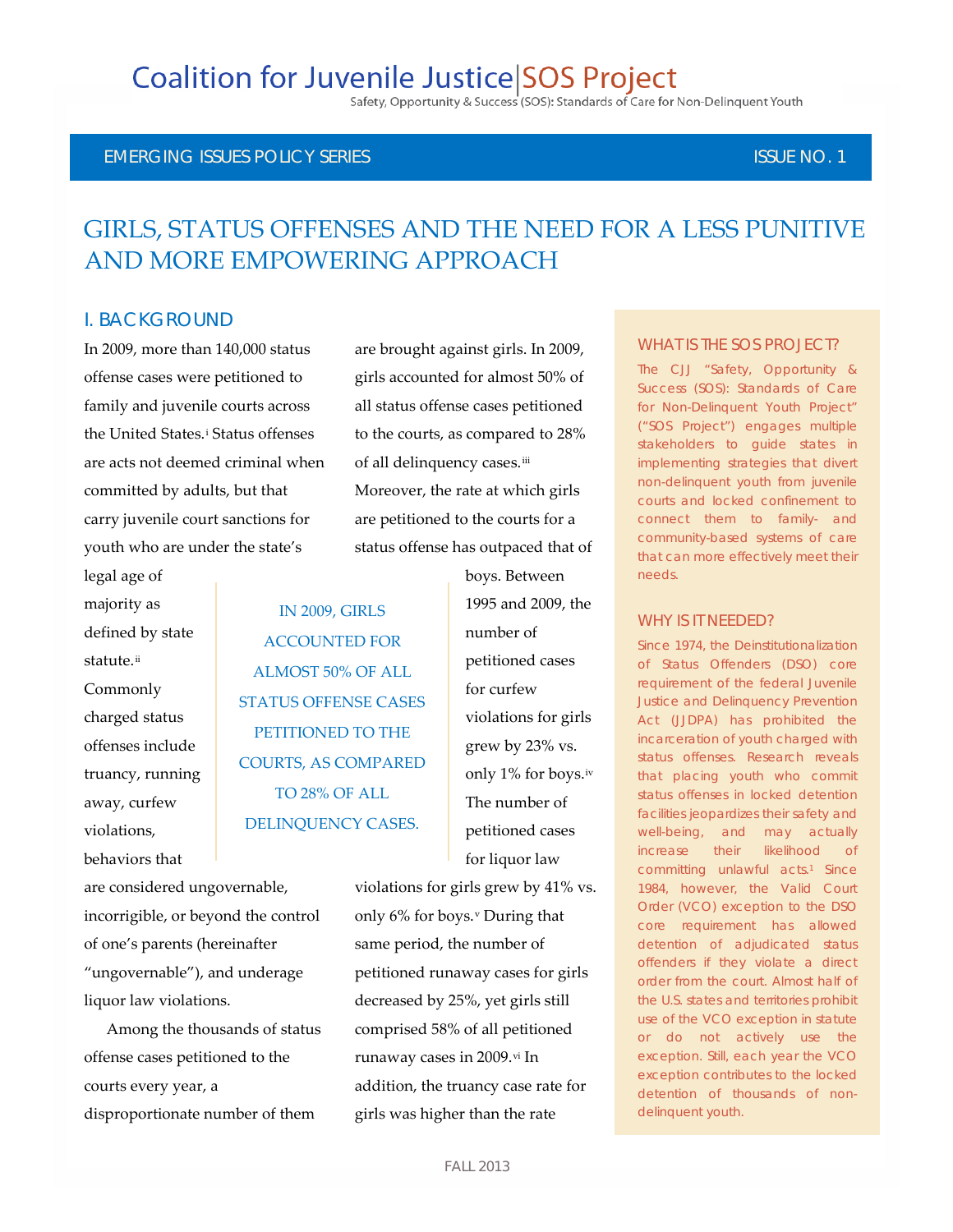for all other status offense categories.<sup>[vii](#page-7-6)</sup>

Once an arrest is made or a petition is filed, girls are also detained for status offenses at a disproportionate rate as compared to boys. In a 2010 national census of youth in custody, girls comprised 16% of all detained youth but 40% of those were detained for a status offense.<sup>[viii](#page-7-7)</sup> At one time and in some states, girls comprised more than 70% of youth detained for status offenses.<sup>[ix](#page-7-8)</sup>

These statistics beg the question, "Why are girls so much more likely than boys to be petitioned and incarcerated for a status offense?" This brief explores the complex answer to this question, and previews steps that can be taken to unravel, understand, and better address the complex needs of girls who engage in status offense behaviors.

### II. HOW DIFFERENT EXPECTATIONS OF GIRLS LEAD TO A DOUBLE STANDARD

The differential treatment girls receive at the hands of the courts is not a new phenomenon. The first juvenile court, founded in 1899, defined "delinquent" as anyone under age 16 who had violated a city ordinance or law.<sup>[x](#page-8-0)</sup> As applied to girls, however, the court included incorrigibility, associations with immoral persons, vagrancy, frequent attendance at pool halls or saloons, other debauched conduct, and

### AT ONE TIME AND IN SOME STATES, GIRLS COMPRISED MORE THAN 70% OF YOUTH DETAINED FOR STATUS OFFENSES.

use of profane language in its definition.<sup>[xi](#page-8-1)</sup> Thus, from the beginning, the very system that was set up to rescue youth from the harshness of the adult system also put girls at greater risk of being adjudicated and confined within the juvenile system, based largely on genderized norms that sought to define acceptable and unacceptable behavior for girls.

More than 100 years later, this double standard persists. Data culled from the Annie E. Casey Foundation's Juvenile Detention Alternative Initiatives (JDAI) and other relevant research suggest several reasons why modern-day actors within the juvenile system continue to take a more invasive and more restrictive stance towards girls who engage in status offense behaviors than they do boys. These reasons include but are not limited to:

- A paternalistic attitude among decisionmakers towards girls, driven by a belief that girls need to be protected from themselves and victimization by others;
- A comfort, even if an uneasy comfort, with using locked confinement to access services for girls with significant needs; and
- A deeply held belief that girls are or should be "sugar and spice and everything nice," which engenders intolerance of girls who are noncooperative and non-compliant.[xii](#page-8-2)

The aforementioned attitudes are not limited to juvenile system actors. Schools, parents, and guardians are active referral sources for status offense petitions brought against both girls and boys. In 2009, schools referred 57% of all truancy cases, and parents/guardians referred 42% of all ungovernability cases.<sup>[xiii](#page-8-3)</sup> The research illuminates a biased and disempowering continuum. Parents and schools – disappointed, frustrated, or alarmed by behaviors that depart from a genderized norm – push girls into the juvenile system in an effort to get them to comply with the norm. In turn, the juvenile system, typically by way of the courts, uses increasing degrees of incapacitation to curtail girls' behavior in an attempt to reinforce the genderized norm. All the while, girls' individual struggles, personalities, needs, and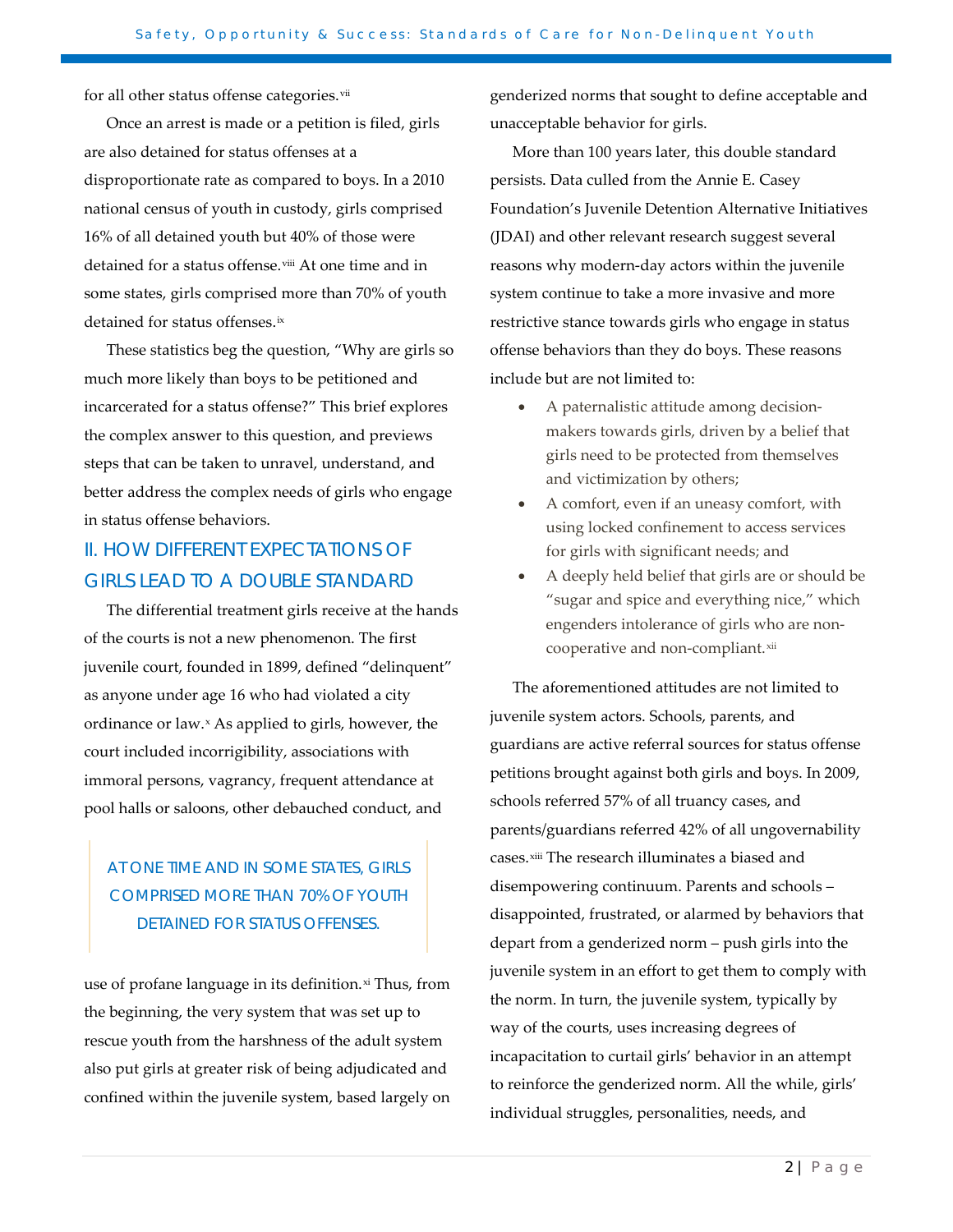#### NEED FOR GENDER-RESPONSIVE SERVICES

Juvenile justice system professionals should understand the developmental, behavioral, and social differences between boys and girls and how their service needs are accordingly different. They should make genderresponsive choices regarding interventions, treatment, and services before, during, and following court involvement.

Research shows that boys are more likely than girls to be arrested and prosecuted in juvenile court, and that girls are more likely to be arrested for status offenses.<sup>1</sup> While girls and boys in the juvenile justice system come from all different family types and socioeconomic backgrounds, girls are more likely to enter the delinquency system if they:

- Are living in poverty;
- Have been exposed to domestic violence and/or substance abuse;
- Have a history of running away;
- Have experienced sexual, physical, and/or emotional abuse;
- Feel disconnected from school or have experienced academic failure; or
- Have mental health and substance abuse issues.2

Research has shown that there are specific protective factors that may make girls less likely to commit offenses, including support from a caring adult, succeeding and/or feeling connected to someone in school, and religiosity.<sup>3</sup> School connectedness, family support, and positive social activities have been found to be protective factors for both boys and girls.4

For more information on how agencies and courts who work with status offenders can be gender responsive please contact Marie Williams, CJJ Interim Executive Director at Williams@juvjustice.org.

<sup>1</sup> U.S. Department of Health and Human Services' Office of the Assistant Secretary for Planning and Evaluation (2008). "Fact Sheet: Juvenile Delinquency" from "What Challenges Are Boys Facing, and What Opportunities Exist To Address Those Challenges?" available at

http://aspe.hhs.gov/hsp/08/boys/FactSheets/jd/report.pdf. <sup>2</sup> Zahn, M, et al. (2010) "Causes and Correlates of Girls' Delinquency." Girls Study Group. Available at https://www.ncjrs.gov/pdffiles1/ojjdp/226358.pdf. <sup>3</sup> Hawkins S.R., et al (2009) "Resilient Girls—Factors That Protect Against Delinquency" Girls Study Group available at https://www.ncjrs.gov/pdffiles1/ojjdp/220124.pdf. (for this study "delinquent behavior" was defined to include status offenses (truancy and unruliness), gang membership, selling drugs, serious property offenses and assault). <sup>4</sup> Ibid.

attributes are overlooked, de-emphasized, or dismissed.

#### III. DEFIANCE OR SELF-DEFENSE?

Girls who come into contact with the courts are disproportionately victims of physical and sexual abuse. As far back as the early 1900s, records show that 70% of the girls who were institutionalized were victims of incest.[xiv](#page-8-4) These days, girls in the system may be three times more likely than boys to have been sexually abused.<sup>[xv](#page-8-5)</sup> In a study of girls adjudicated in South Carolina, 69% reported being abused by a caregiver, 42% reported experiencing dating violence, and 81% reported being victims of sexual violence.[xvi](#page-8-6) Similarly, a study of girls and young women incarcerated in the California Youth Authority found that 66.7% reported ongoing physical abuse and 44.7% experienced sexual abuse.[xvii](#page-8-7)

Incidents of physical or sexual abuse are particularly high among girls who run away from home. According to statistics, 46% of runaway and homeless youth reported being physically abused, 38% reported being emotionally abused, and 17% reported being forced into unwanted sexual activity by a fam[i](#page-8-8)ly or household member.<sup>xviii</sup>

Thus, for girls who are victims of abuse and trauma, running away or staying out past curfew may be less an act of rebellion and more an attempt at selfpreservation. Research, however, shows that the juvenile justice system continues to take a paradoxical stance towards girls: expressing a desire to protect them from themselves and others while at the same time punishing them for behaviors deemed deviant or defiant, without making the connection between the behaviors and the underlying causes.[xix](#page-8-9) Without understanding this connection, laws, policies, and practices may inadvertently criminalize girls'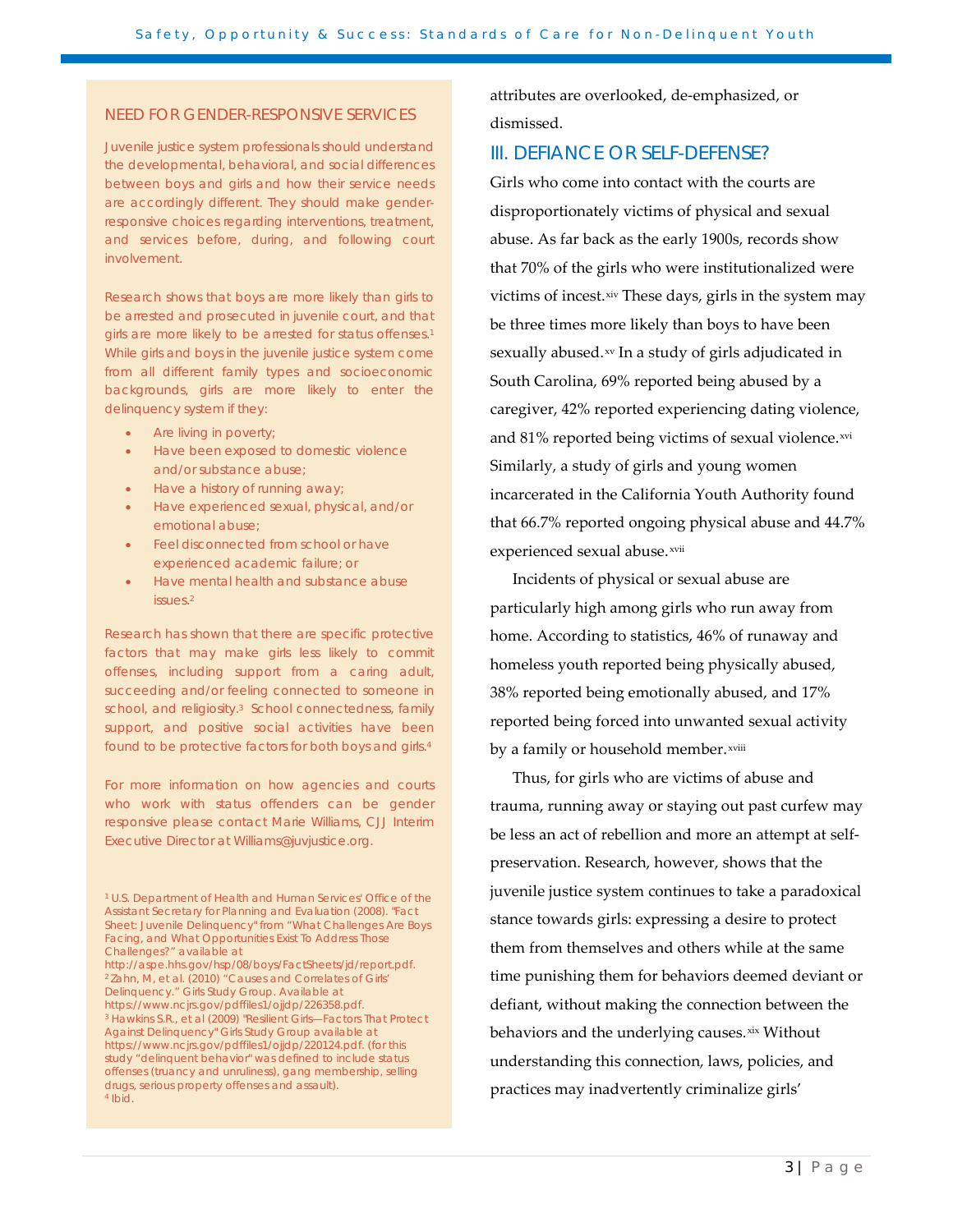reasonable response to flagrant and continual victimization.

## IV. GIRLS, STRUCTURAL RACISM, AND IMPLICIT BIAS

The problems of differential treatment are particularly acute for girls of color. In general, youth of color are far more likely to be petitioned for a status offense than their white counterparts. Between 1995 and 2006, the runaway case rate for African American youth increased 61% while the rate fell 27% for white youth.<sup>[xx](#page-8-10)</sup> In 2009, the runaway case rate for African as often.<sup>xx[i](#page-8-13)ii</sup> American youth was more than 3 times the rate for white youth, and the ungovernability case rate for African American youth was more than twice the rate for white youth.<sup>[xxi](#page-8-11)</sup> If formally adjudicated, African American girls are three times more likely, and Native American girls are four times more likely, to be placed outside of the home as compared to their white counterparts.[xxii](#page-8-12) Native American girls are detained nine times as often for status offenses than their white counterparts; Hispanic girls are detained almost twice

There are at least two explanations for why girls of color receive disparate treatment when they are petitioned for a status offense. One explanation is structural racism. Structural racism is defined as any

IF FORMALLY ADJUDICATED, AFRICAN AMERICAN GIRLS ARE THREE TIMES MORE LIKELY, AND NATIVE AMERICAN GIRLS ARE FOUR TIMES MORE LIKELY, TO BE PLACED OUTSIDE OF THE HOME AS COMPARED TO THEIR WHITE COUNTERPARTS.

set of laws, policies, rules, or practices that have the intention or effect of treating people of color more harshly than whites, or denying people of color access to the same opportunities and resources as whites.

Unlike overt racism, which tends to lie in the malicious actions of an individual or group, structural racism is embedded in the system itself. As such, it can be hard to identify until the disparate outcome materializes. For example, laws that mandate the filing of truancy petitions after a certain number of school absences, intended to hold students and parents accountable to compulsory attendance laws, can inadvertently target pregnant and parenting girls of color who have higher teen pregnancy and birth rates than their white counterparts and who may miss school as a result.<sup>[xxiv](#page-8-14)</sup>

Another explanation for why girls of color receive disparate treatment when they are petitioned for a status offense is implicit bias. Implicit bias is a subtle and more pervasive form of bias that people hold against others simply because they belong to a particular group, defined by race or other immutable factors.[xxv](#page-8-15) As opposed to overt acts of discrimination, implicit bias takes the form of unconscious attitudes and motivations that are deep-rooted, automatic, and invisible to the person who holds them.<sup>[xxvi](#page-8-16)</sup> Consequently, people are not even aware that their actions are biased. To them, their actions are rational and justified. With regards to girls of color, the implicit bias can manifest as one of both race and gender:

There is reason to believe that juvenile justice officials are not performing individualized, contextual assessments of girls of color. Instead of relying on their discretion to examine girls holistically, our current system treats them—as a group—as already a social problem. There is virtually no effort to understand how significantly the circumstances under which girls of color live create pathways to the system xxv[i](#page-8-17)i More concretely, actors in the juvenile justice system are likely to view girls of color and Black girls in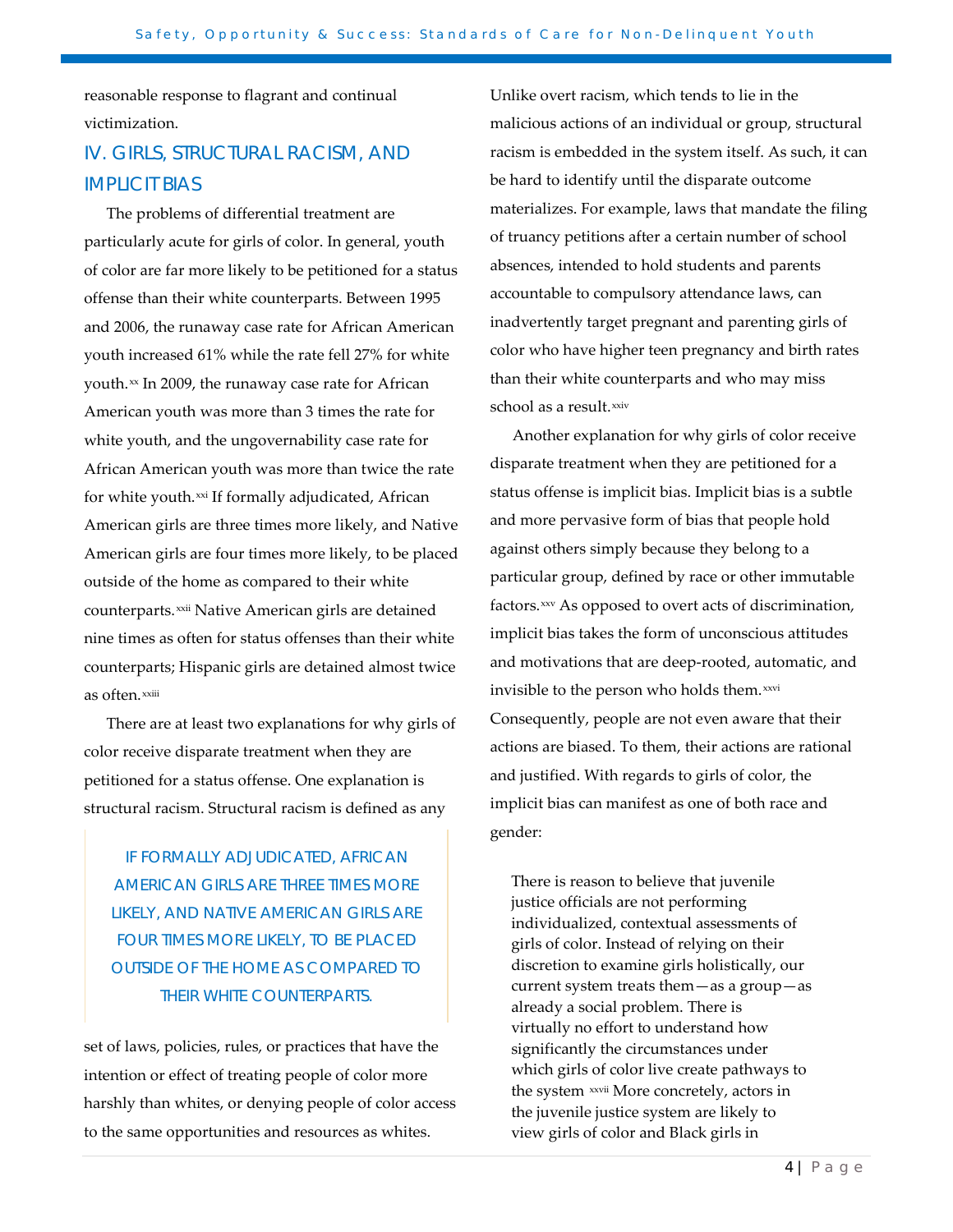particular as delinquents—as social problems themselves rather than as young g[i](#page-8-18)rls affected by social problems.<sup>xxviii</sup>

In other words, implicit bias can work to render juvenile justice actors blind to each individual girl's unique set of struggles, needs, potential, and strengths. Rather, they see only her gender, her color or both, along with all attendant stereotypes, beliefs, and preconceived notions.

#### V. YOU CAN'T JUST PAINT IT PINK

Girls and boys come into contact with the juvenile court for similar reasons. Research shows that they both tend to share lower socioeconomic status, disrupted family backgrounds, and difficulties in school.[xxix](#page-8-19) There are, however, key differences between girls and boys that have significant implications for how to effectively respond to girls who come into contact with the courts.

The pathways girls take into the justice system differ from those of their male counterparts in the prevalence and type of trauma, family loss, and separation they experience.<sup>[xxx](#page-8-20)</sup> Research shows that depress[i](#page-8-22)on, self-mutilation, and substance use.<sup>xxii</sup> court-involved girls and young women have disproportionately high rates of victimization, particularly incest, rape, and battering.<sup>[xxxi](#page-8-21)</sup> Courtinvolved girls also differ from court-involved boys in that they tend to be more relationship-oriented, and to internalize responses to trauma in the form of

In addition, and as mentioned above, the juvenile justice responds to girls differently than it does boys. When they come into contact with the courts, girls are more likely than boys to be detained for minor offenses and technical violations and are more likely than boys to be returned to detention for technical violations. Running away and behavioral responses to domestic violence that manifest as ungovernability –

#### JUDICIAL LEADERSHIP IN NEVADA

Judge Frances Doherty credits three separate yet related catalysts with reforms that Washoe County has implemented in support of youth charged with status offenses: Annie E. Casey's Juvenile Detention Alternatives Initiative (JDAI), leadership of Washoe County Juvenile Services, and an emerging and shared desire among system stakeholders to reduce detention rates in Washoe County.

These three factors provided the impetus for the Washoe County court and Juvenile Services to begin implementing JDAI in 2003. They created a stakeholder group that included four law enforcement agencies, prosecutors, defenders, nonprofits, and school districts. Using JDAI principles, the court services personnel and judges triaged the cases that came before them. In 2006, the group adopted a targeted focus on female status offenders. With the assistance of Fran Sherman, a visiting professor at Boston College Law School and a specialist on girls in the juvenile justice system, the Washoe County court evaluated its programs and decision points with a specific focus on the needs of girls. The evaluation revealed higher detention rates for girls for lower level offenses than boys, and showed that girls charged with status offenses remained on probation longer than boys.

To address girls' issues and broaden detention reform efforts, the court revised its detention risk assessment instrument, and implemented a "no exception to the 'no detention rule" for youth charged with status offenses. The risk assessment instrument serves to advise rather than mandate decisions and the court retains its power to make final decisions about whether or not to detain. Since the revision, overrides when risk assessment findings recommend no detention have decreased by 50 percent. The court also contracted with a nonprofit provider for nonsecure beds as a placement alternative to detention, and established a protocol with local law enforcement agencies to "cite and release" youth alleged to have committed status or low-risk offenses. In the event that an officer is not comfortable taking a child home, they have the option to take the child to a non-secure placement.

After eight years, JDAI is a central part of the fabric of broader juvenile justice system reform in Washoe County and around the state. As of August 2011, Washoe County was using only 39 of 72 available detention beds and had closed a unit.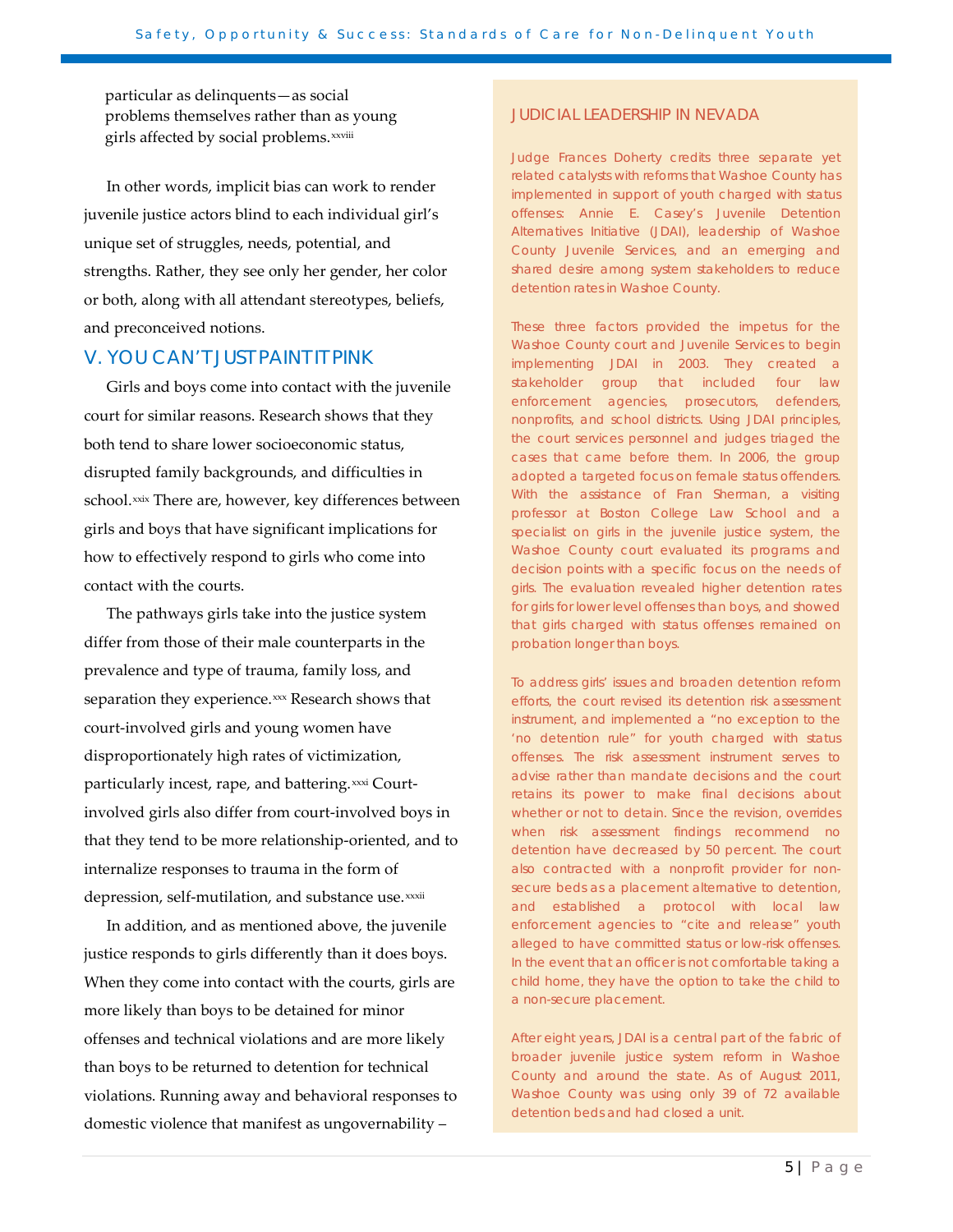both of which are more common among girls – also tend to lead to system involvement and locked detent[i](#page-8-23)on.xxxiii

For these reasons, effectively responding to girls who in engage in status offense behaviors and who come into contact with the courts must involve more than just taking elements of responses developed with boys in mind and changing a few things to make them suitable for girls. This is the message underlying "You Can't Just Paint it Pink," a video and training manual produced by the Delaware Girls Initiative to help system workers, including judges, lawyers, and case managers, untangle and explore ways to better address the complex needs girls bring to the system.<sup>xxxi[v](#page-8-24)</sup> The video highlights the fact that:

- The juvenile justice system was originally designed to deal with the problems of boys and young men and, in doing so, neglected the gender-specific programming and treatment needs of girls and young women;[xxxv](#page-8-25) and
- Girls respond differently than boys to program interventions and treatment, and these differences require separate research and planning to meet the needs of girls enmeshed in a system designed to manage and serve a predominately male population.xxxvi

While a federal focus on girls in the juvenile system has spurred research and program development in the field (discussed in more detail below), the availability of gender-specific interventions for girls still lags well behind the availability of interventions originally designed with boys in mind. Among those programs that do exist, it is unclear whether they are meeting girls' specific needs. In 2008, a Girls Study Group convened by the federal Office of Juvenile Justice and Delinquency Prevention (OJJDP) reviewed 61 genderresponsive programs across the United States and found that only 17 had been evaluated by federal or

state authorities, with none meeting the OJJDP's criteria for "effectiveness."xxxvii

### VI. TOWARD A LESS PUNITIVE AND MORE EMPOWERING APPROACH

Like the girls themselves, system responses to girls who engage in status-offending behaviors must be multi-layered and individualized. As aforementioned, a continuum of gender-responsive programs and practices that have been evaluated for their effectiveness are key to ensuring that girls receive the attention and treatment they need. The continuum, however, must be driven and undergirded by a matrix of federal, state, and local laws and policies that diverts girls from the courts in the first instance, and limits their system involvement to the greatest extent possible when a petition is filed.

RESEARCH SHOWS THAT COURT-INVOLVED GIRLS AND YOUNG WOMEN HAVE DISPROPORTIONATELY HIGH RATES OF VICTIMIZATION, PARTICULARLY INCEST, RAPE, AND BATTERING.

In keeping with its original purpose, the JJDPA has helped to focus the federal government's response to girls in the delinquency system. The 1992 reauthorization included a requirement that states analyze their juvenile justice system's provision of "gender-specific services" to female offenders and plan the delivery of gender-specific treatment and prevention services. The 2002 reauthorization went a step further to require that state plans include, "a plan for providing needed gender-specific services for the prevention and treatment of juvenile delinquency" and ". . . assurance that youth in the juvenile justice system are treated equitably on the basis of gender . . . ."xxxviii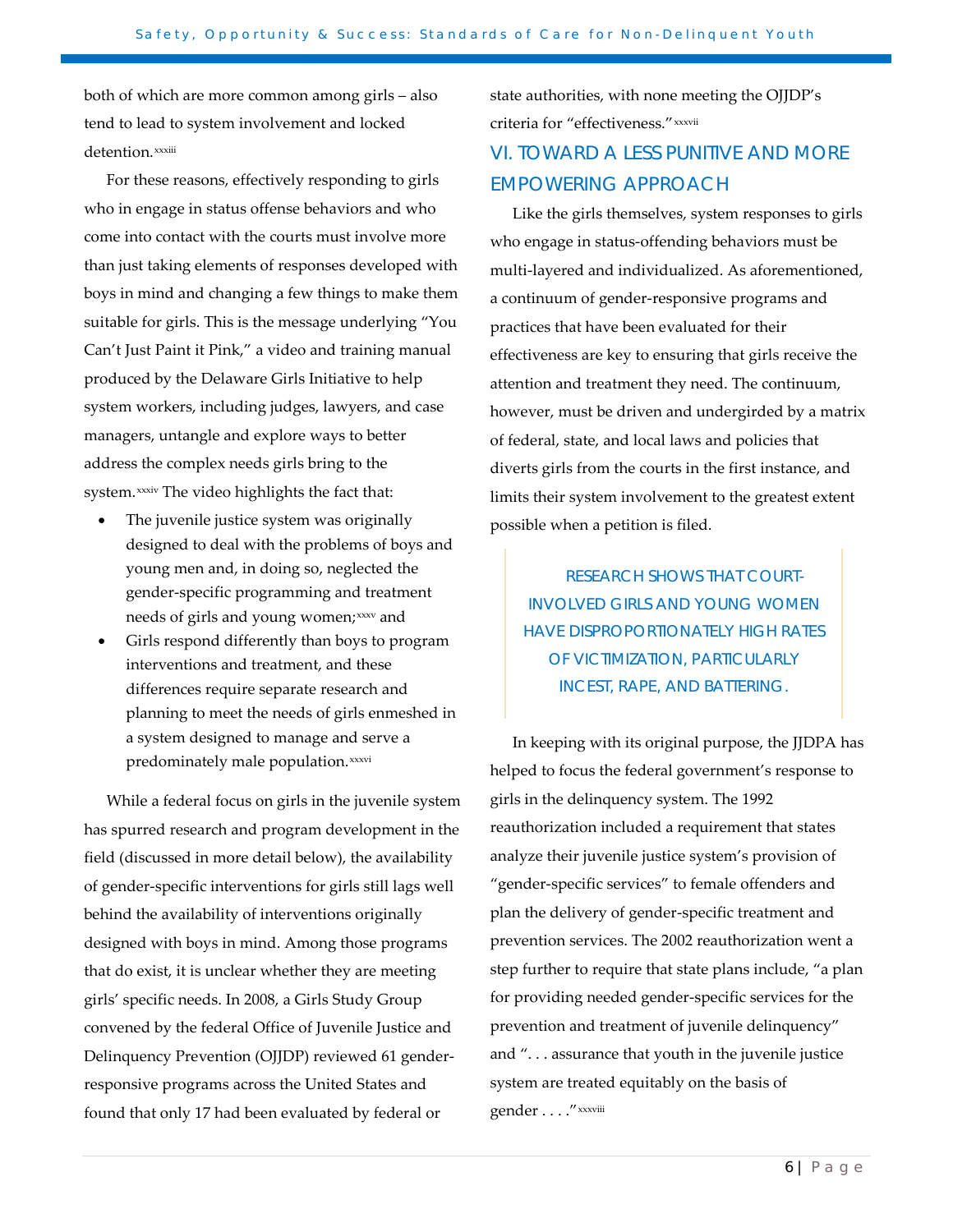Since that time, different state and local jurisdictions have implemented common sense and innovative reforms that positively impact the entire population of youth who come or are at risk of coming to the attention of the courts because of a status offense.

## IN THE FIRST YEAR ALONE, REFORMS IN CONNECTICUT AND ALABAMA REDUCED THE NUMBER OF STATUS OFFENSE REFERRALS TO THE COURT BY 41% AND 40%, RESPECTIVELY.

Given their overrepresentation among status offense cases, these reforms also go a long way to divert girls who engage in status offense behaviors away from the court, limit their involvement if a petition is filed, and prohibit their locked detention.

Several judicial-led reforms are highlighted in the Coalition for Juvenile Justice's 2012 report, *Positive Power: Exercising Judicial Leadership to Prevent Court Involvement and Incarceration of Non-Delinquent Youth*. Among the highlights are Connecticut's elimination of the Valid Court Order (VCO) exception and diversion of status offenses from the juvenile court in the first instance, and Jefferson County, Alabama Family Court's protocol to prevent parents from directly filing petitions for ungovernability until they have exhausted non-judicial alternatives. In the first year alone, these reforms reduced the number of status offense referrals to the court by 41% and 40%, respectively.[x](#page-8-26)xxix

Other policy reform examples can be found in Florida, New York and, most recently, Georgia. In Florida, the Department of Juvenile Justice (DJJ) contracts with the Florida Network of Youth and Family Services, Inc., to oversee Florida's Families in Need of Services (FINS) system and provide nonjudicial interventions to families when their child is

skipping school, running away, or otherwise acting out. Families can seek out the intervention themselves, or be referred by law enforcement or school staff. The key to Florida's approach is that no status offense petition or other referral to the court is needed to trigger the intervention. Under Florida law, only if FINS interventions are insufficient to address the family crisis may a case be referred to the juvenile court. Between 2006 and 2008, only about 6 percent of Florida FINS cases were petitioned to court. In addition, by diverting youth from court, Florida's approach saved the state between \$31.2 million and \$37 million in fiscal year 1997-1998[.xl](#page-8-27)

In 2005, New York adopted legislation to strengthen diversion requirements for status offense cases, discourage status offense petitions, and narrow the circumstances under which youth petitioned for a status offense may lawfully be detained. Within one year, court petitions for status offenses decreased by almost 41 percent, and admissions of status offenders to non-secure detention facilities fell by 39 percent.[xli](#page-8-28)

In May 2013, Georgia re-wrote its juvenile code to classify youth previously petitioned for a status offense as Children in Need of Services (CHINS). [xlii](#page-8-29) While not as strong as the legislation in Connecticut or Florida, the new Georgia law begins a re-framing of this youth population from one in need of sanctions to one in need of services apart from the courts.

### VII. CONCLUSION – IMPLICATIONS FOR FURTHER JUVENILE JUSTICE REFORM

Since 2011, the CJJ "Safety, Opportunity & Success (SOS): Standards of Care for Non-Delinquent Youth Project" ("SOS Project") has engaged multiple stakeholders to guide states in implementing policies and practices that divert non-delinquent youth from juvenile courts and locked confinement to connecting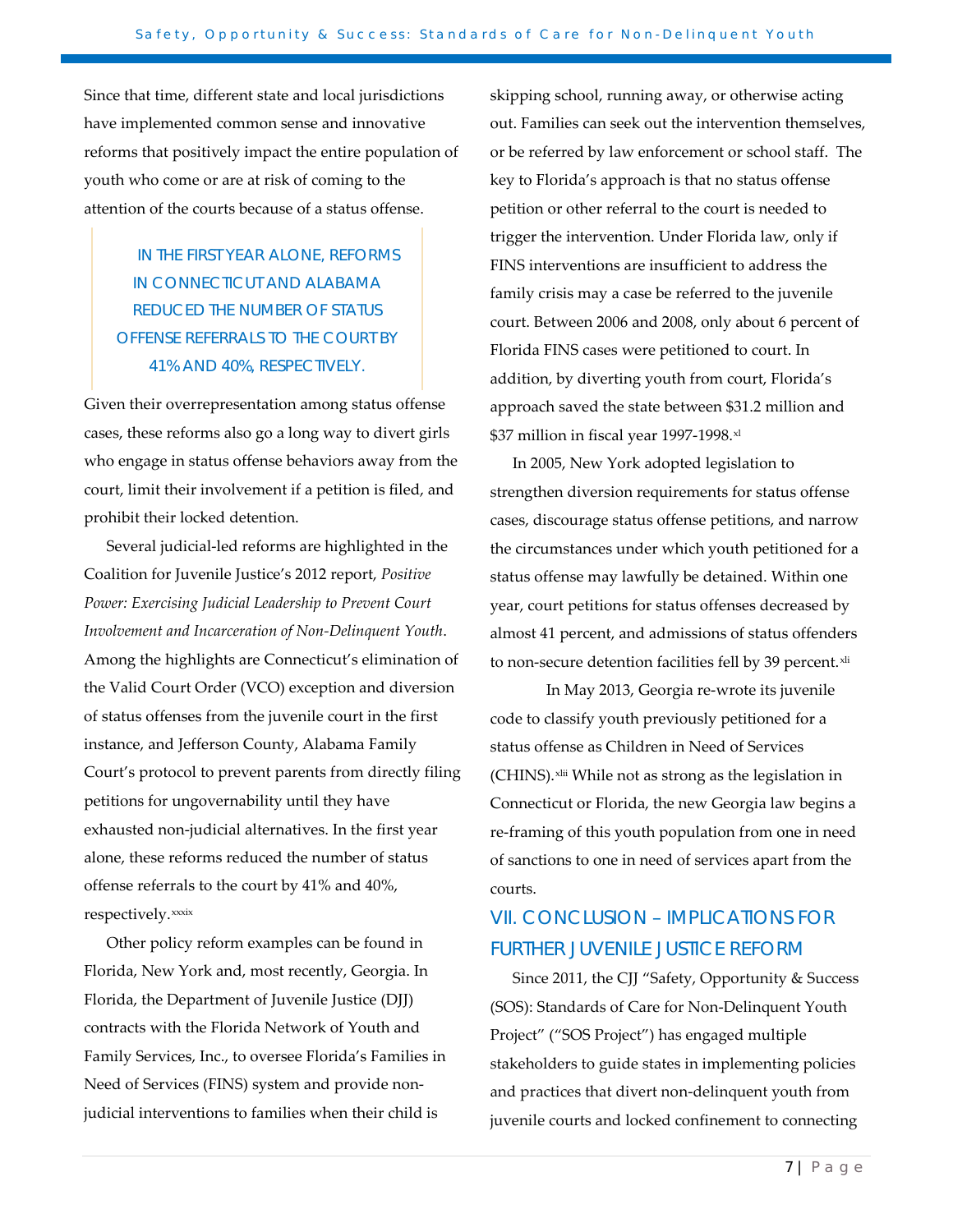them with family- and community-based systems of care that can more effectively meet their needs. Through this project, CJJ collaborated with advisors from a variety of disciplines to develop the National Standards for the Care of Youth Charged with Status Offenses ("the National Standards"). The National Standards take into account several key components that could help state and local jurisdictions, as well as the federal government, apply current and emerging knowledge about girls and their specific developmental, physical, and emotional needs.

Further, the National Standards reframe the conversation about status offenders away from *how* the juvenile justice system ought to be involved with girls who engage in status behaviors toward *whether* the juvenile justice system ought to be involved with this population. In so doing, the National Standards provide a framework that could help eliminate the disproportionate and potentially harmful response systems tend to have toward girls who engage in behaviors deemed to be status offenses.

# **Coalition for Juvenile Justice SOS Project**





To learn more, or to get involved in the Coalition for Juvenile Justice Safety, Opportunity & Success: Standards of Care for Non-Delinquent Youth Project, or to get a copy of the National Standards for the Care of Youth Charged with Status Offense:

Contact: Marie Williams, CJJ Interim Executive Director 202-467-0864 Williams@juvjustice.org Visit: http://juvjustice.org/our-work/safety-opportunity-and-success-project

1319 F STREET NW SUITE 402 WASHINGTON, DC 20004

http://www.ojjdp.gov/ojstatbb/structure\_process/qa04102.asp?qaDate=2012.

1

<span id="page-7-4"></span><sup>v</sup> *Id*.

<span id="page-7-5"></span>vi *Id*.

<span id="page-7-6"></span>vii *Id*.

<span id="page-7-8"></span>ix Francine T. Sherman. 2005. *Pathways to Juvenile Detention Reform: Detention Reform and Girls*. Baltimore, MD: Annie E. Casey Foundation.

<span id="page-7-0"></span><sup>i</sup> Puzzanchera, Charles, Benjamin Adams, and Sarah Hockenberry. 2012. *Juvenile Court Statistics 2009*. Pittsburgh, PA: National Center for Juvenile Justice.

<span id="page-7-1"></span>ii In most states, the legal age of majority for status offense purposes is 18. The notable exceptions are South Carolina, Texas, and Wyoming, where the age of majority for status offense purposes is 17. OJJDP Statistical Briefing Book, Juvenile Justice System Structure & Process, Upper and lower age of juvenile court delinquency and status offense jurisdiction, 2012. Available at

<span id="page-7-2"></span>iii Puzzanchera, et al., *supra* note 1.

<span id="page-7-3"></span>iv *Id*.

<span id="page-7-7"></span>viii Annie E. Casey Foundation, *Making Detention Reform Work for Girls*. (Baltimore, MD: 2013).